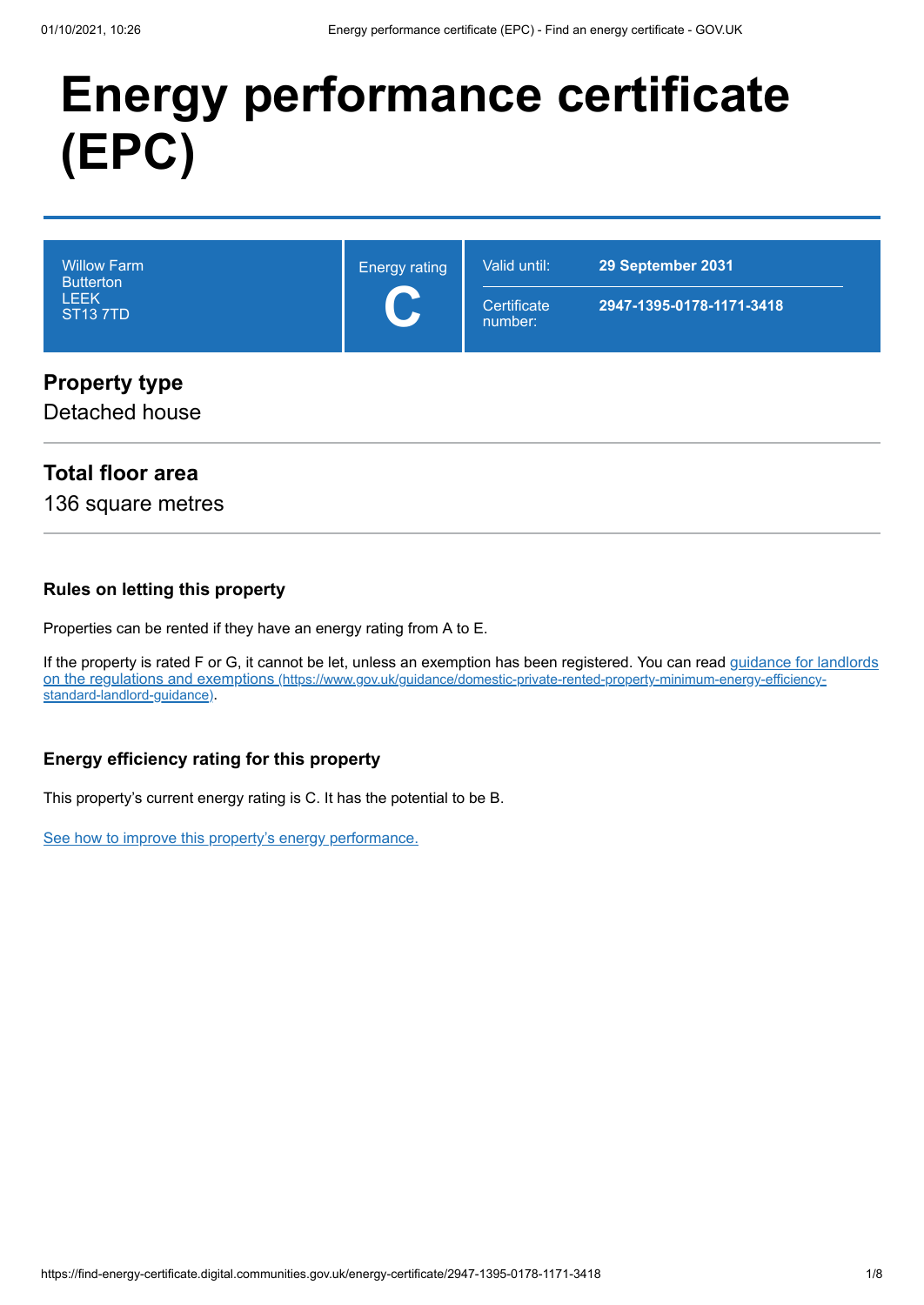| <b>Score</b> | <b>Energy rating</b> |   | <b>Current</b> | <b>Potential</b> |
|--------------|----------------------|---|----------------|------------------|
| $92 +$       |                      |   |                |                  |
| 81-91        | Β                    |   |                | 83<br>B          |
| 69-80        | $\mathbf C$          |   | 75   C         |                  |
| 55-68        | D                    |   |                |                  |
| 39-54        | Е                    |   |                |                  |
| $21 - 38$    | F                    |   |                |                  |
| $1 - 20$     |                      | G |                |                  |

The graph shows this property's current and potential energy efficiency.

Properties are given a rating from A (most efficient) to G (least efficient).

Properties are also given a score. The higher the number the lower your fuel bills are likely to be.

For properties in England and Wales:

- the average energy rating is D
- the average energy score is 60

#### **Breakdown of property's energy performance**

This section shows the energy performance for features of this property. The assessment does not consider the condition of a feature and how well it is working.

Each feature is assessed as one of the following:

- very good (most efficient)
- good
- average
- poor  $\bullet$
- very poor (least efficient)

When the description says "assumed", it means that the feature could not be inspected and an assumption has been made based on the property's age and type.

| <b>Feature</b> | <b>Description</b>                         | Rating    |
|----------------|--------------------------------------------|-----------|
| Wall           | Cavity wall, as built, insulated (assumed) | Good      |
| Roof           | Pitched, 300 mm loft insulation            | Very good |
| Roof           | Pitched, insulated (assumed)               | Good      |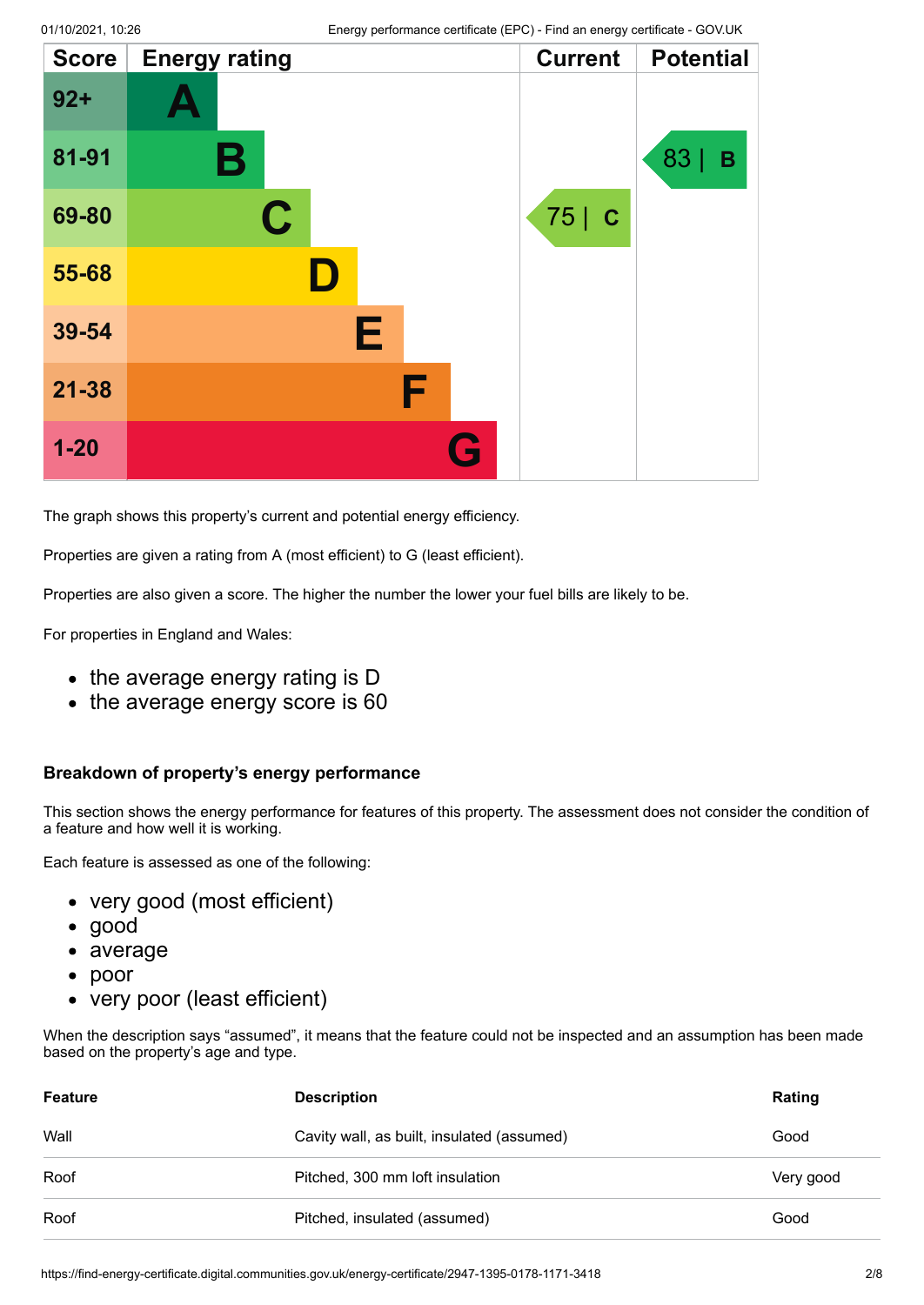01/10/2021, 10:26 Energy performance certificate (EPC) - Find an energy certificate - GOV.UK

| <b>Feature</b>       | <b>Description</b>                          | Rating    |
|----------------------|---------------------------------------------|-----------|
| Window               | Fully double glazed                         | Average   |
| Main heating         | Boiler and radiators, oil                   | Average   |
| Main heating control | Programmer, no room thermostat              | Very poor |
| Hot water            | From main system                            | Average   |
| Lighting             | Low energy lighting in 90% of fixed outlets | Very good |
| Floor                | Solid, limited insulation (assumed)         | N/A       |
| Floor                | Solid, insulated (assumed)                  | N/A       |
| Secondary heating    | Room heaters, wood logs                     | N/A       |

## **Low and zero carbon energy sources**

Low and zero carbon energy sources release very little or no CO2. Installing these sources may help reduce energy bills as well as cutting carbon emissions. The following low or zero carbon energy sources are installed in this property:

- Biomass secondary heating
- Solar photovoltaics

# **Primary energy use**

The primary energy use for this property per year is 116 kilowatt hours per square metre (kWh/m2).

What is primary energy use?

# **Additional information**

Additional information about this property:

• PVs or wind turbine present on the property (England, Wales or Scotland) The assessment does not include any feed-in tariffs that may be applicable to this property.

#### **Environmental impact of this property**

One of the biggest contributors to climate change is carbon dioxide (CO2). The energy used for heating, lighting and power in our homes produces over a quarter of the UK's CO2 emissions.

## **An average household produces**

6 tonnes of CO2

## **This property produces**

## **This property's potential production**

3.3 tonnes of CO2

4.6 tonnes of CO2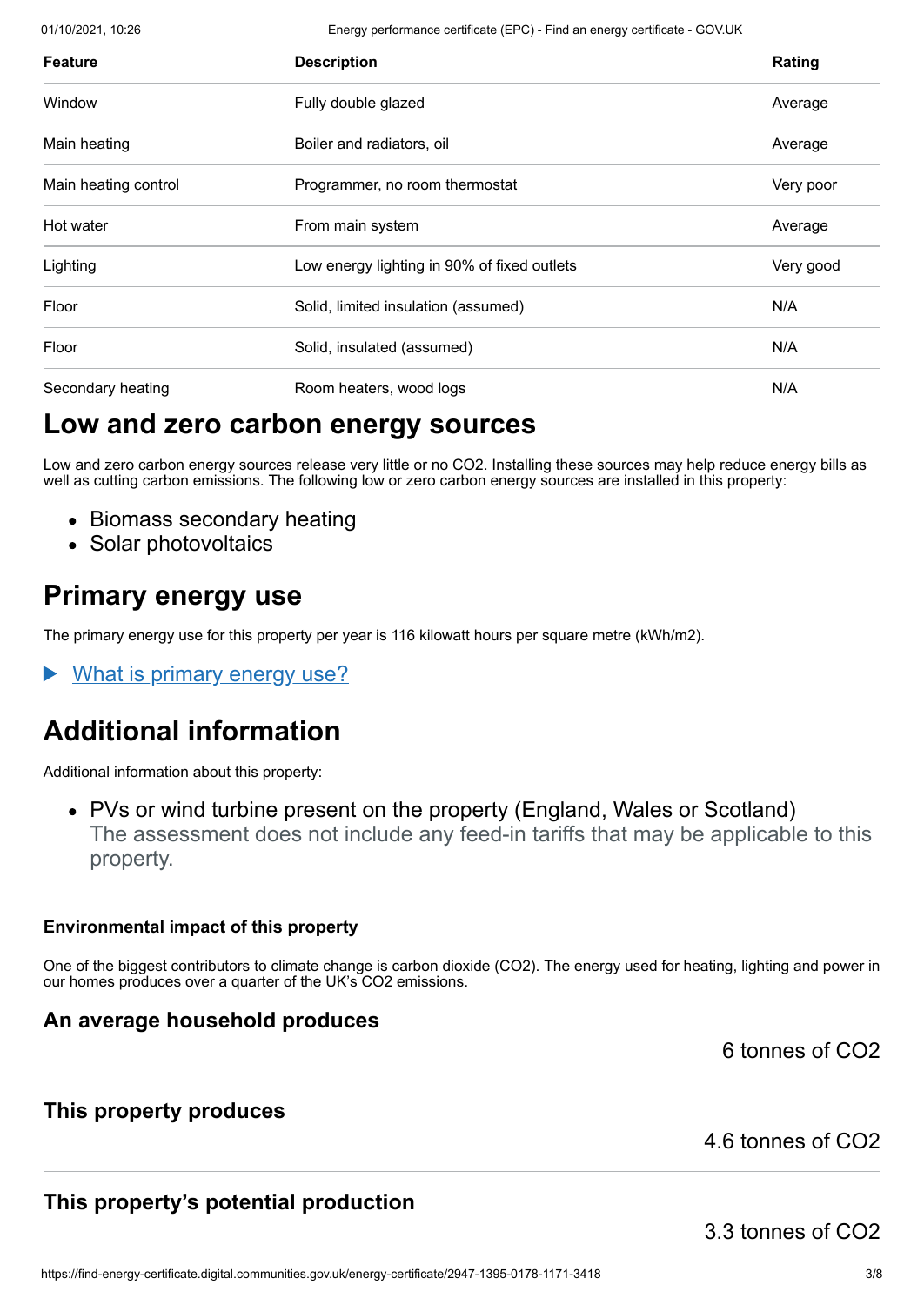By making the [recommended changes](#page-4-0), you could reduce this property's CO2 emissions by 1.3 tonnes per year. This will help to protect the environment.

Environmental impact ratings are based on assumptions about average occupancy and energy use. They may not reflect how energy is consumed by the people living at the property.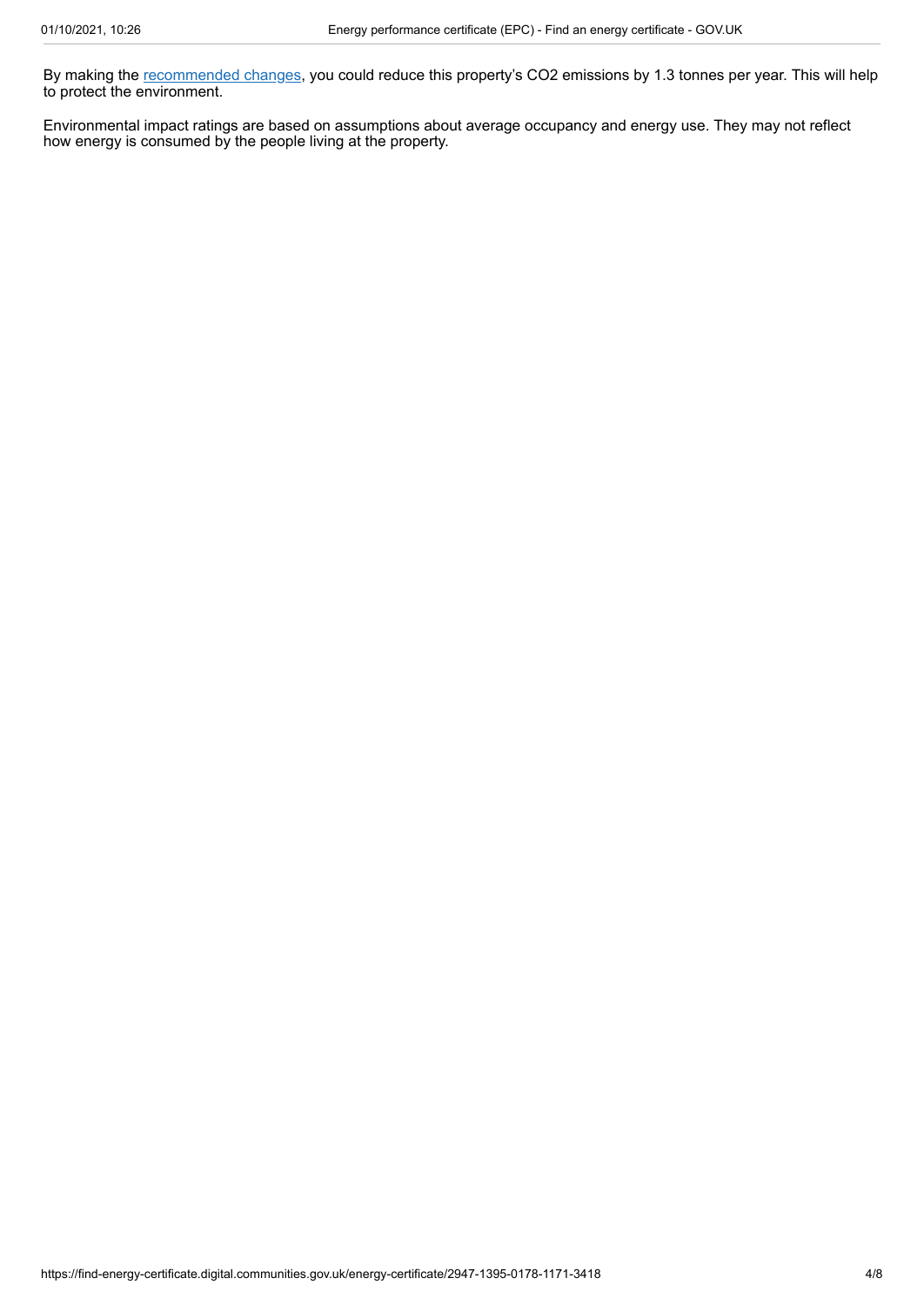#### <span id="page-4-0"></span>**How to improve this property's energy performance**

Making any of the recommended changes will improve this property's energy efficiency.

Potential energy rating **B** If you make all of the recommended changes, this will improve the property's energy rating and score from C (75) to B (83). **Recommendation 1: Floor insulation (solid floor)** Floor insulation (solid floor) **Typical installation cost** £4,000 - £6,000 **Typical yearly saving** £39 What is an energy rating?

## **Potential rating after carrying out recommendation 1**

| Recommendation 2: Heating controls (room thermostat and |  |
|---------------------------------------------------------|--|
| TRVs)                                                   |  |

Heating controls (room thermostat and TRVs)

## **Typical installation cost**

| Potential rating after carrying out recommendations 1 and 2 |               |  |
|-------------------------------------------------------------|---------------|--|
| <b>Typical yearly saving</b>                                | £142          |  |
|                                                             |               |  |
|                                                             | . LJOU - L4OU |  |

# **Recommendation 3: Solar water heating**

Solar water heating

#### **Typical installation cost**

£4,000 - £6,000

76 | C

 $\overline{0}$ 

82 | B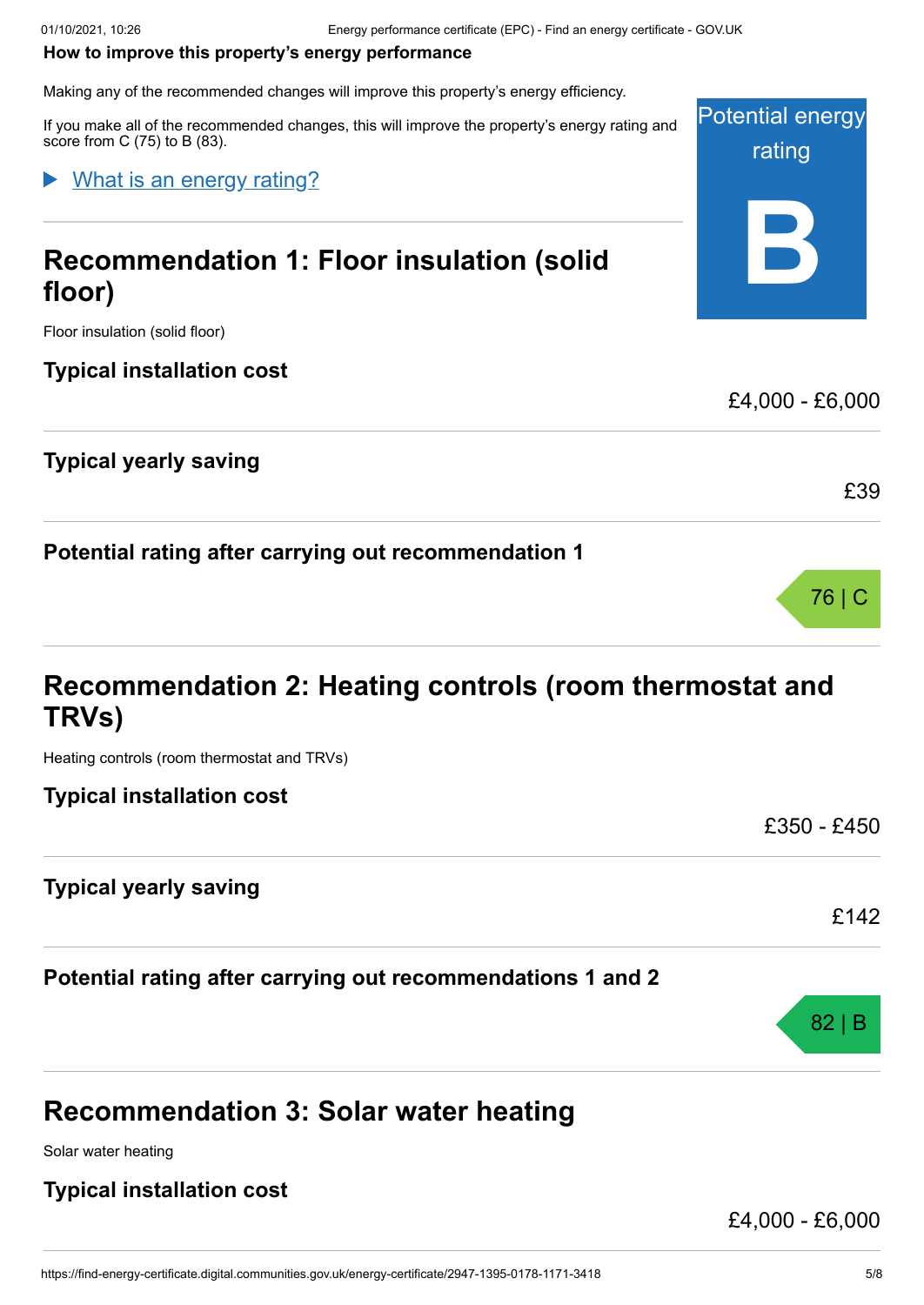## **Potential rating after carrying out recommendations 1 to 3**



# **Paying for energy improvements**

[Find energy grants and ways to save energy in your home.](https://www.gov.uk/improve-energy-efficiency) (https://www.gov.uk/improve-energy-efficiency)

#### **Estimated energy use and potential savings**

#### **Estimated yearly energy cost for this property**

£1189

£215

## **Potential saving**

The estimated cost shows how much the average household would spend in this property for heating, lighting and hot water. It is not based on how energy is used by the people living at the property.

The estimated saving is based on making all of the recommendations in [how to improve this property's energy performance.](#page-4-0)

For advice on how to reduce your energy bills visit Simple Energy Advice [\(https://www.simpleenergyadvice.org.uk/\)](https://www.simpleenergyadvice.org.uk/).

# **Heating use in this property**

Heating a property usually makes up the majority of energy costs.

## **Estimated energy used to heat this property**

#### **Space heating**

15902 kWh per year

## **Water heating**

3782 kWh per year

## **Potential energy savings by installing insulation**

The assessor did not find any opportunities to save energy by installing insulation in this property.

You might be able to receive Renewable Heat Incentive payments [\(https://www.gov.uk/domestic-renewable-heat-incentive\)](https://www.gov.uk/domestic-renewable-heat-incentive). This will help to reduce carbon emissions by replacing your existing heating system with one that generates renewable heat. The estimated energy required for space and water heating will form the basis of the payments.

#### **Contacting the assessor and accreditation scheme**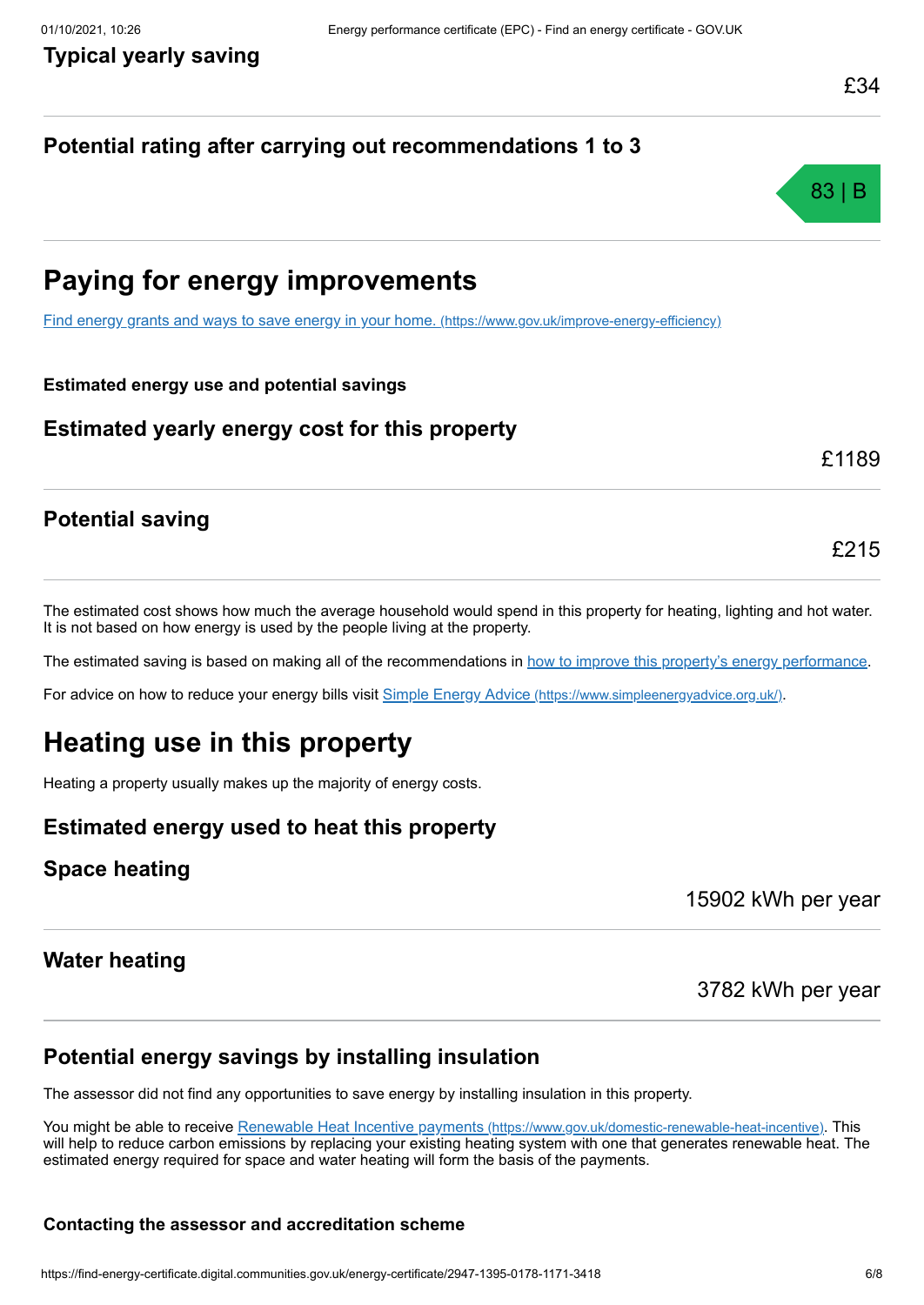This EPC was created by a qualified energy assessor.

If you are unhappy about your property's energy assessment or certificate, you can complain to the assessor directly.

If you are still unhappy after contacting the assessor, you should contact the assessor's accreditation scheme.

Accreditation schemes are appointed by the government to ensure that assessors are qualified to carry out EPC assessments.

## **Assessor contact details**

#### **Assessor's name**

Michael Strachan

#### **Telephone**

07414838432

#### **Email**

[econgreen@yahoo.com](mailto:econgreen@yahoo.com)

## **Accreditation scheme contact details**

**Accreditation scheme** ECMK

#### **Assessor ID**

ECMK302232

## **Telephone**

0333 123 1418

#### **Email**

[info@ecmk.co.uk](mailto:info@ecmk.co.uk)

## **Assessment details**

#### **Assessor's declaration**

No related party

#### **Date of assessment**

30 September 2021

## **Date of certificate**